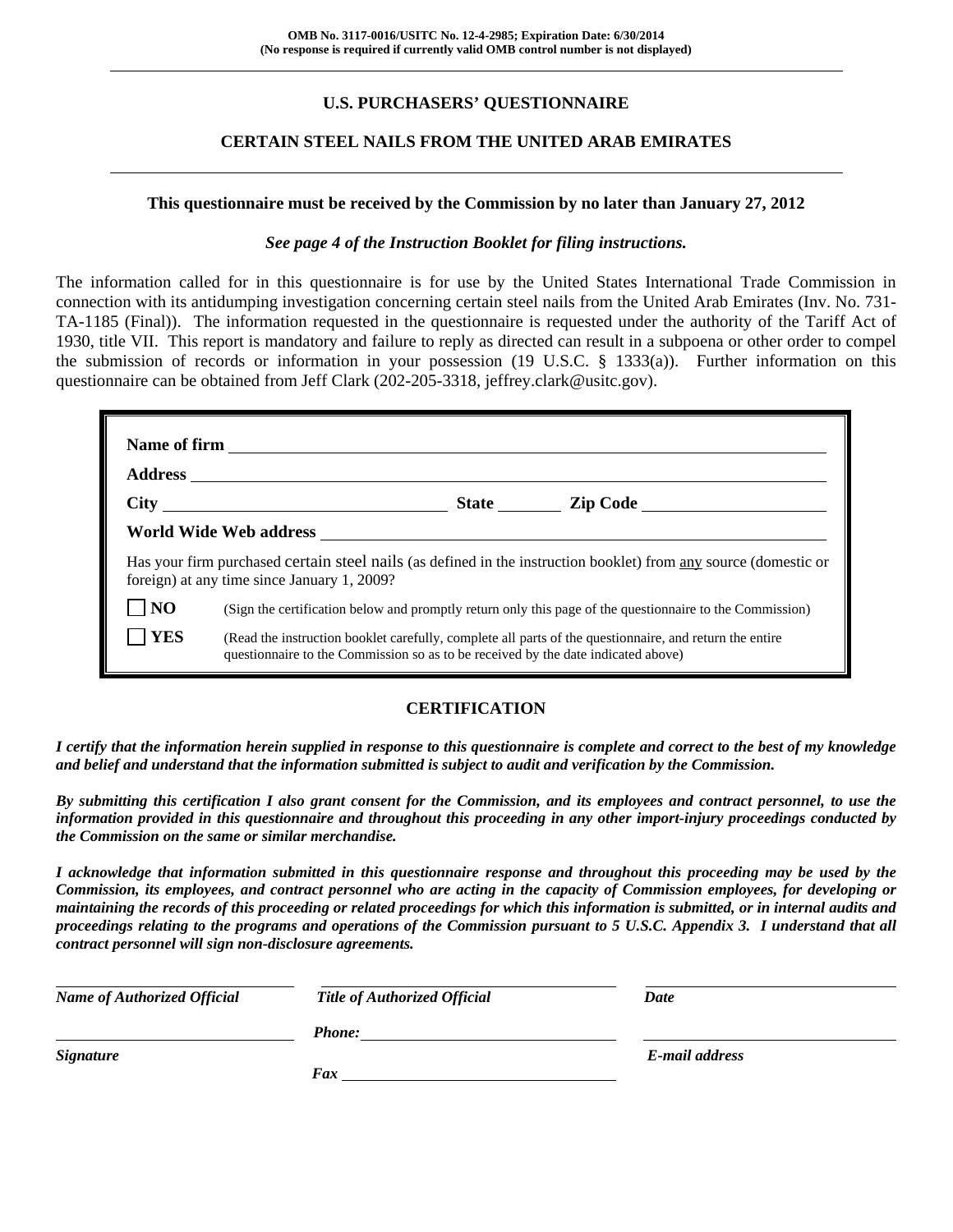l

The questions in this questionnaire have been reviewed with market participants to ensure that issues of concern are adequately addressed and that data requests are sufficient, meaningful, and as limited as possible. Public reporting burden for this questionnaire is estimated to average 25 hours per response, including the time for reviewing instructions, searching existing data sources, gathering the data needed, and completing and reviewing the questionnaire. Send comments regarding the accuracy of this burden estimate or any other aspect of this collection of information, including suggestions for reducing the burden, to the Office of Investigations, U.S. International Trade Commission, 500 E Street, SW, Washington, DC 20436.

I-1a. **OMB statistics.--**Please report the actual number of hours required and the cost to your firm of preparing the reply to this questionnaire and completing the form.

hours dollars

- I-1b. **OMB feedback.--**We are interested in any comments you may have for improving this questionnaire in general or the clarity of specific questions. Please attach such comments to your response or send them to the above address.
- I-2. **Establishments covered.--**Provide the name and address of establishment(s) covered by this questionnaire (see page 3 of the instruction booklet for reporting guidelines). If your firm is publicly traded, please specify the stock exchange and trading symbol.
- I-3. **Ownership.--**Is your firm owned, in whole or in part, by any other firm?  $\Box$  No  $\Box$  Yes--List the following information. Firm name Address Extent of ownership l l I-4. **Related SUBJECT importers/exporters.--**Does your firm have any related firms, either domestic or foreign, which are engaged in importing certain steel nails from the UAE into the United States or which are engaged in exporting certain steel nails from the UAE to the United States?  $\Box$  No  $\Box$  Yes--List the following information. Firm name Address Address Address Affiliation l l l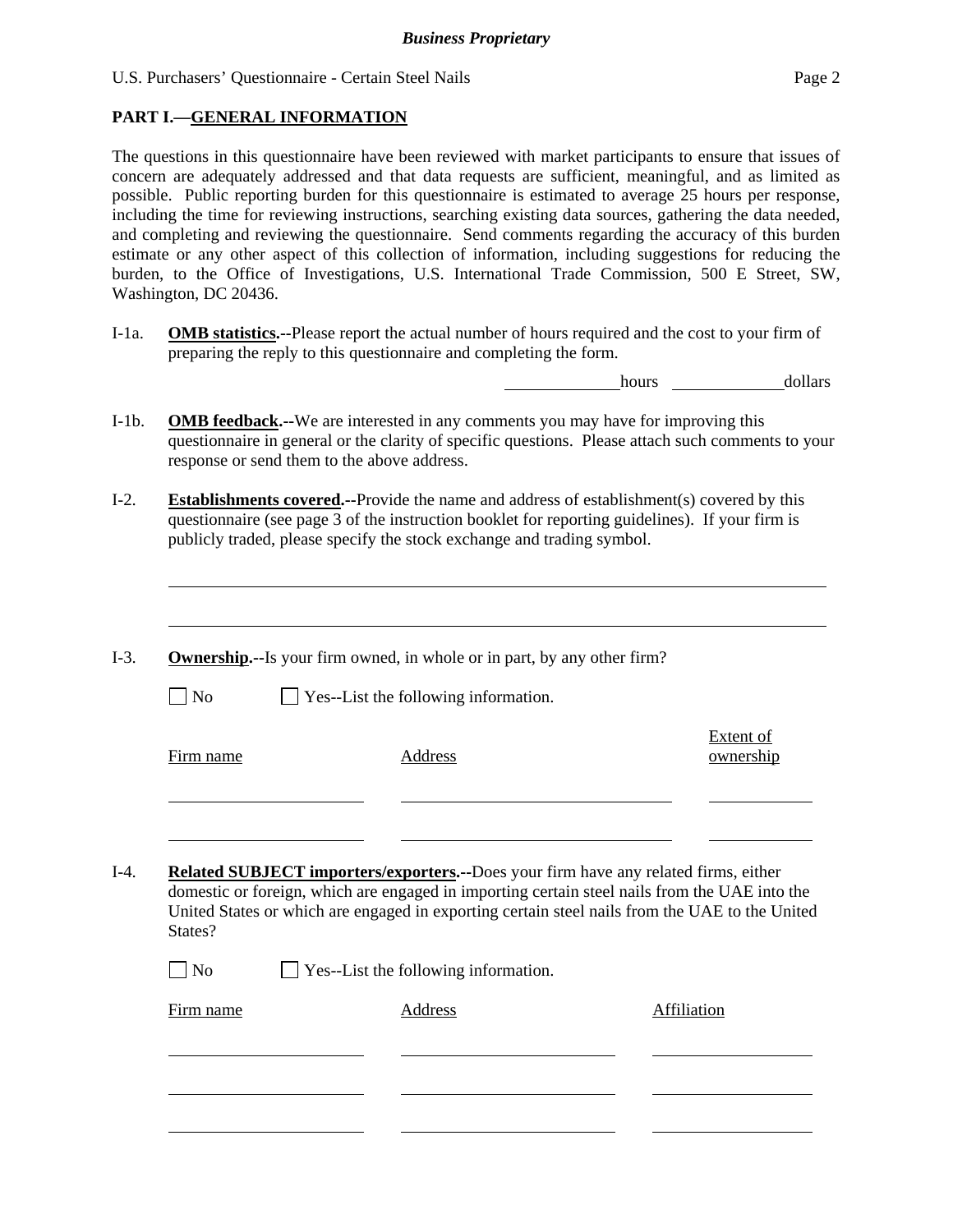# **PART I.--GENERAL INFORMATION***--Continued*

| Related NONSUBJECT importers/exporters.--Does your firm have any related firms, either<br>domestic or foreign, which are engaged in importing certain steel nails from countries other than<br>the UAE into the United States or which are engaged in exporting certain steel nails from<br>countries other than the UAE to the United States? |  |                                                                                                                                                       |                    |  |
|------------------------------------------------------------------------------------------------------------------------------------------------------------------------------------------------------------------------------------------------------------------------------------------------------------------------------------------------|--|-------------------------------------------------------------------------------------------------------------------------------------------------------|--------------------|--|
| $\Box$ No                                                                                                                                                                                                                                                                                                                                      |  | $\Box$ Yes--List the following information.                                                                                                           |                    |  |
| Firm name and country                                                                                                                                                                                                                                                                                                                          |  | <b>Address</b>                                                                                                                                        | <b>Affiliation</b> |  |
|                                                                                                                                                                                                                                                                                                                                                |  |                                                                                                                                                       |                    |  |
|                                                                                                                                                                                                                                                                                                                                                |  |                                                                                                                                                       |                    |  |
|                                                                                                                                                                                                                                                                                                                                                |  |                                                                                                                                                       |                    |  |
|                                                                                                                                                                                                                                                                                                                                                |  | Related producers.--Does your firm have any related firms, either domestic or foreign, which<br>are engaged in the production of certain steel nails? |                    |  |
| $\Box$ No                                                                                                                                                                                                                                                                                                                                      |  | Yes--List the following information.                                                                                                                  |                    |  |
| Firm name                                                                                                                                                                                                                                                                                                                                      |  | <b>Address</b>                                                                                                                                        | <b>Affiliation</b> |  |
|                                                                                                                                                                                                                                                                                                                                                |  |                                                                                                                                                       |                    |  |
|                                                                                                                                                                                                                                                                                                                                                |  |                                                                                                                                                       |                    |  |
|                                                                                                                                                                                                                                                                                                                                                |  |                                                                                                                                                       |                    |  |
|                                                                                                                                                                                                                                                                                                                                                |  |                                                                                                                                                       |                    |  |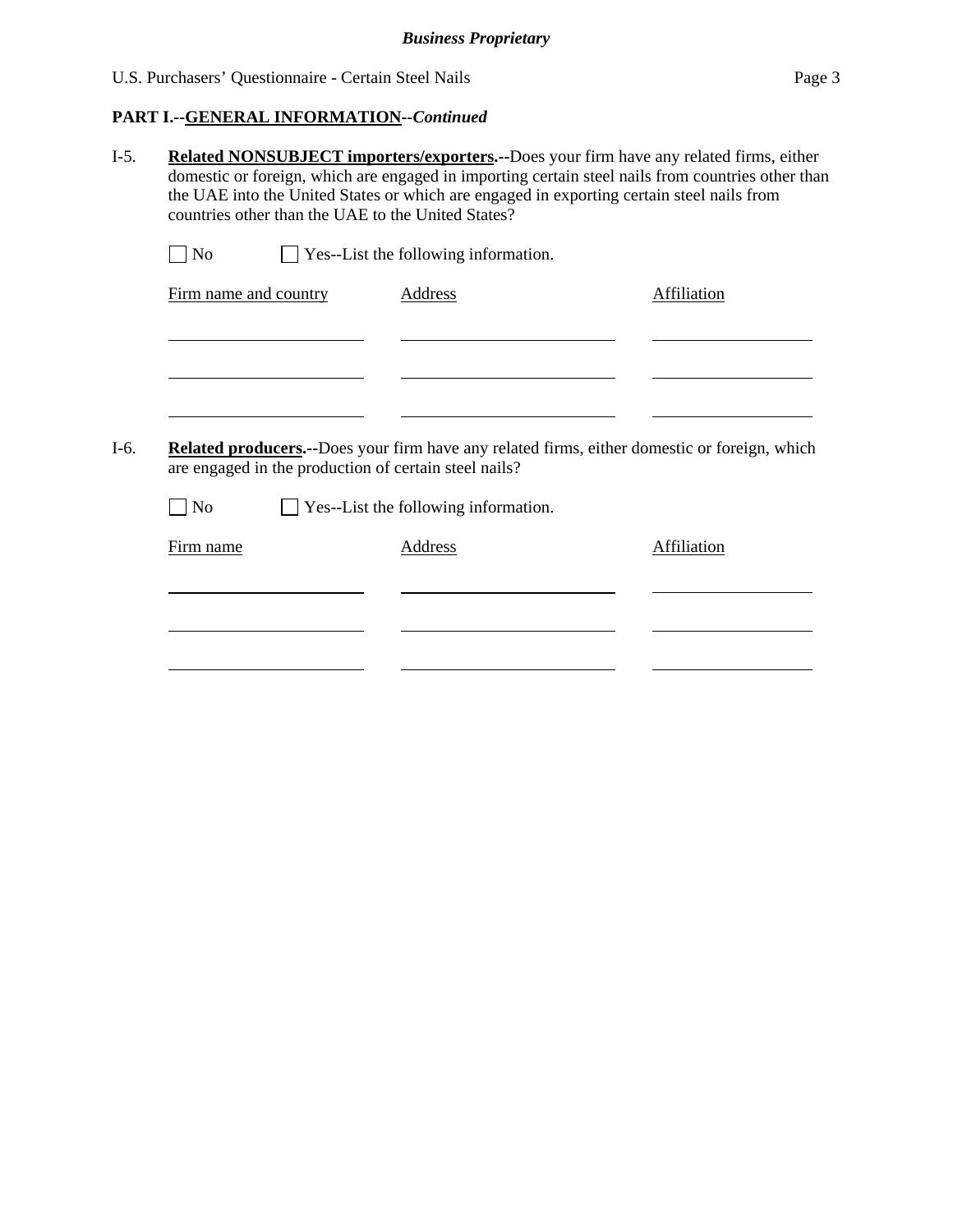## **PART II.--PURCHASES**

**Contact information.**--Please identify the individual that Commission staff may contact regarding the confidential information submitted in parts II to IV. Please indicate the manner by which Commission staff may contact the individual responsible for these parts with questions regarding the submitted confidential information.

| Name      |  |
|-----------|--|
| Title     |  |
| Email     |  |
| Telephone |  |
| Fax       |  |

II-1. **Purchases.--**Report, as indicated below, your firm's purchases (either directly or through a sales agent or broker) of certain steel nails. Report based on delivery date, not order date.

| Quantity (in short tons) and value (in \$1,000) |      |      |      |  |
|-------------------------------------------------|------|------|------|--|
| <b>Item</b>                                     | 2009 | 2010 | 2011 |  |
| Purchases of certain steel nails produced       |      |      |      |  |
| in--                                            |      |      |      |  |
| <b>The United States:</b>                       |      |      |      |  |
| Quantity                                        |      |      |      |  |
| Value                                           |      |      |      |  |
| <b>The United Arab Emirates:</b>                |      |      |      |  |
| Quantity                                        |      |      |      |  |
| Value                                           |      |      |      |  |
| All other countries: <sup>1</sup>               |      |      |      |  |
| Quantity                                        |      |      |      |  |
| Value                                           |      |      |      |  |
| Please identify these countries:                |      |      |      |  |

II-2. **Purchases.--**Report, your ability to purchase a full line of SKU's and small packages.

| Were you able to purchase | <b>From domestic</b><br>producers | <b>From subject</b><br>sources | <b>From other sources</b> |  |
|---------------------------|-----------------------------------|--------------------------------|---------------------------|--|
| Full line of SKUs         | Yesl                              | Yesl                           | Yesl                      |  |
|                           | Nol                               | Nol                            | Nol                       |  |
| Small packages (1-5 lbs)  | Yesl                              | Yes                            | Yesl                      |  |
|                           | Nol                               | Nol                            | Nol                       |  |

If the response is no, please give details:

l

l

l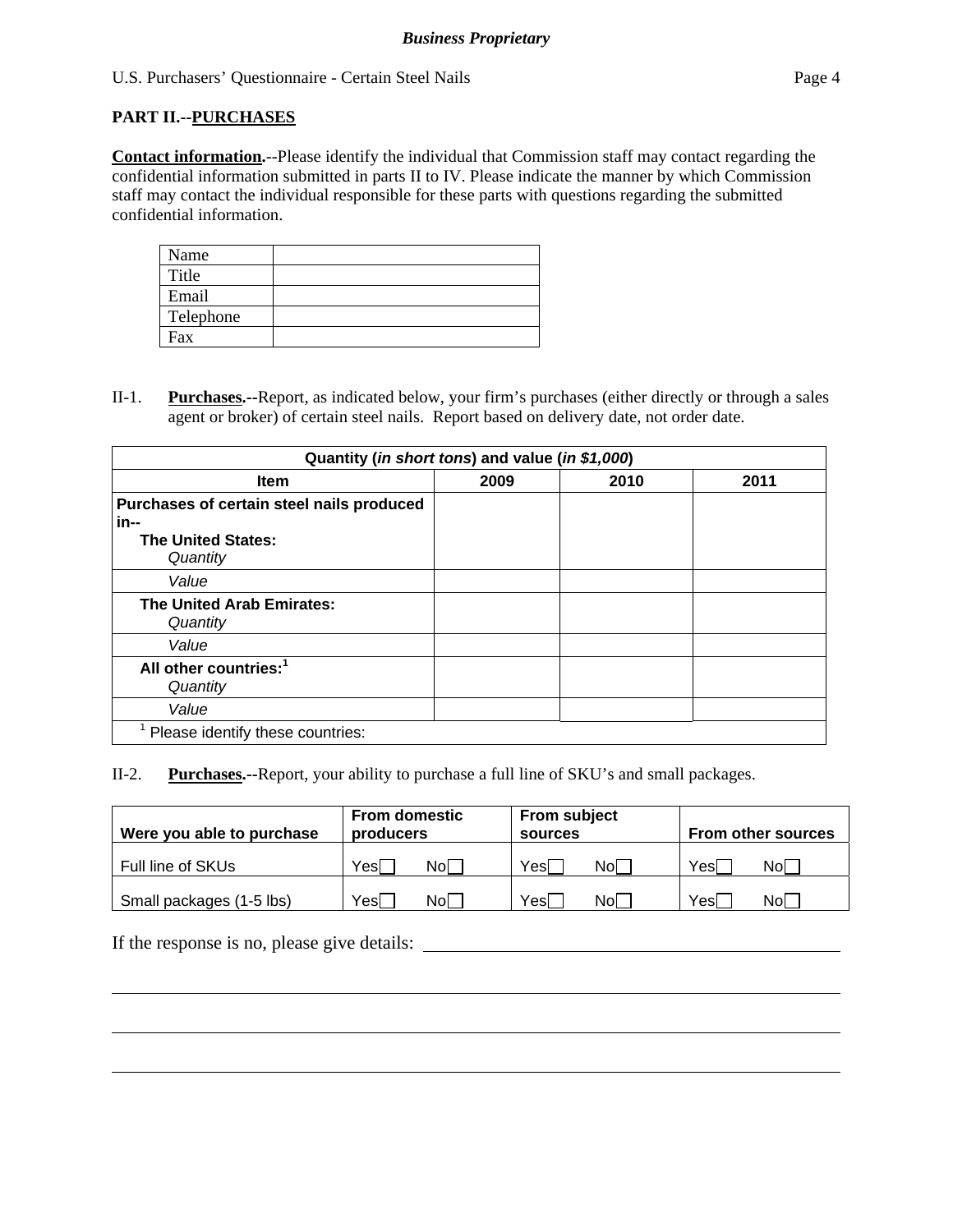# **PART II.--PURCHASES***--Continued*

l

l

II-3. **Changes in purchasing patterns.--**Please indicate how the relative levels of your firm's purchases of certain steel nails from different sources have changed since 2009.

| Source of<br>purchases  | Did not |  | purchase   Decreased   Increased   Constant   Fluctuated | <b>Explanation for trend</b> |
|-------------------------|---------|--|----------------------------------------------------------|------------------------------|
| United<br><b>States</b> |         |  |                                                          |                              |
| The UAE                 |         |  |                                                          |                              |
| All other<br>countries  |         |  |                                                          |                              |

- II-4. **Purchases from one country only**.--If your firm has purchased certain steel nails from only one country, please explain the reasons for doing so.
- II-5. **Supplier identification.--**Please list your firm's **FIVE** largest suppliers for certain steel nails since 2009. Also, provide the share of the quantity of your firm's total purchases of certain steel nails that each of these suppliers accounted for in 2011.

| No.          | Supplier's name | <b>City and state</b> | Share of quantity of<br>2011 purchases |
|--------------|-----------------|-----------------------|----------------------------------------|
|              |                 |                       | %                                      |
| $\mathbf{2}$ |                 |                       | %                                      |
| 3            |                 |                       | %                                      |
| 4            |                 |                       | %                                      |
| 5            |                 |                       | %                                      |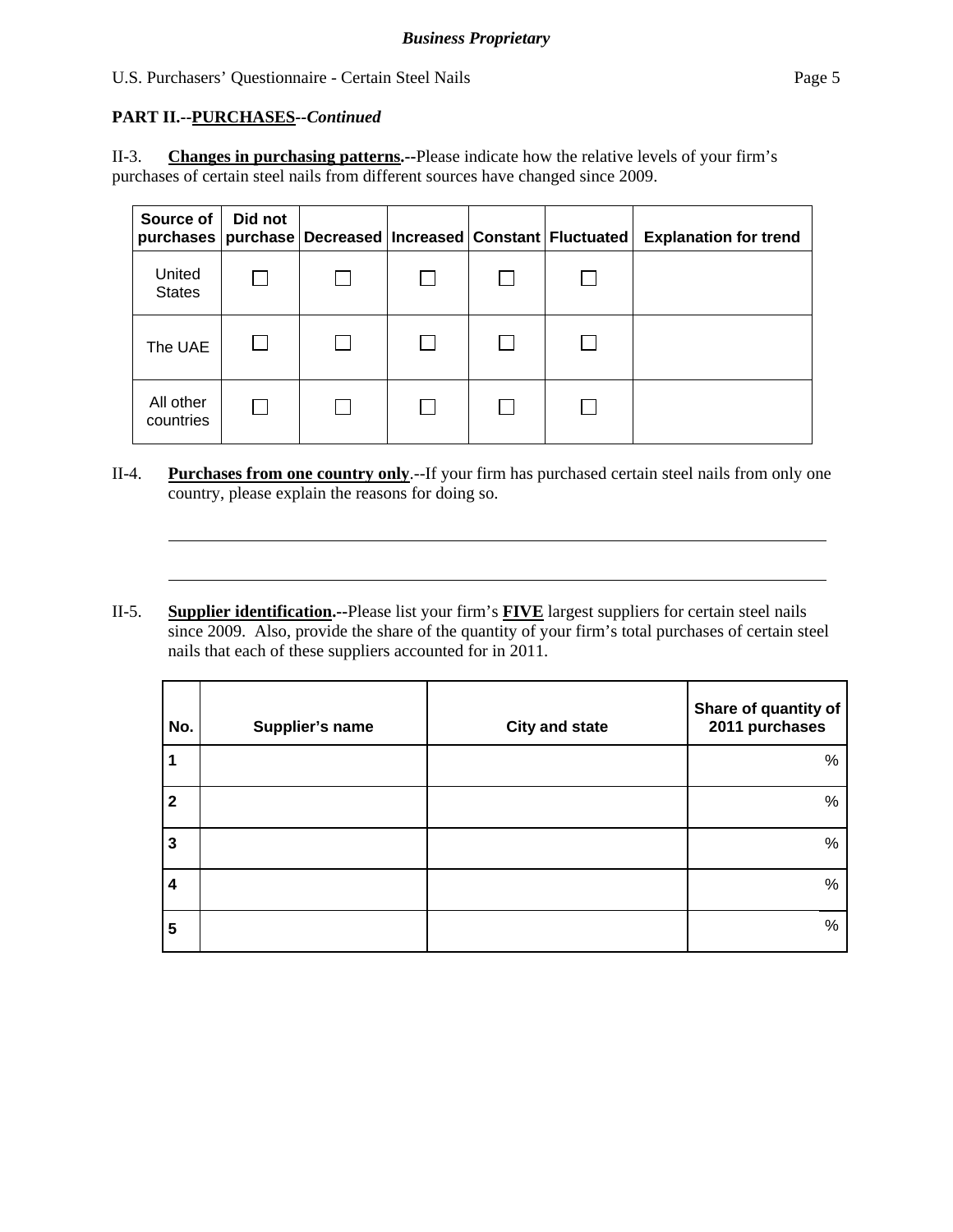III-1. **Firm type.--**Which of the following describes your firm as a purchaser of certain steel nails (check all that apply)?

| Distributor               |  |  |
|---------------------------|--|--|
| Industrial end user       |  |  |
| Construction end user     |  |  |
| Mass merchandise retailer |  |  |
| Wholesaler                |  |  |
| $\Box$ Other (Describe:   |  |  |
|                           |  |  |

III-2. **Competition for sales.--**If you are a distributor or reseller of certain steel nails, do you compete for sales to your customers with the manufacturers or importers from which you purchase certain steel nails?

No **No** Yes--Please describe.

 $\overline{a}$ 

 $\overline{a}$ 

III-3. **Types of customers.--**If your firm is a distributor or reseller of certain steel nails, what are the major types of consumers to which you sell certain steel nails?

<u> 1989 - Johann Stoff, amerikansk politiker (\* 1908)</u>

III-4. **End uses.--**If your firm is an end user of certain steel nails, list in order of quantity of certain steel nails consumed, the top 3 products for which your firm purchases certain steel nails as a component part or input. Please indicate what percentage of the total cost is accounted for by certain steel nails and other inputs.

|                           |  | Share of total cost in each of the product(s) you<br>produce accounted for by |  |       |
|---------------------------|--|-------------------------------------------------------------------------------|--|-------|
| Product(s) you<br>produce |  | certain steel nails<br>Other inputs (percent)<br>(percent)                    |  | Total |
|                           |  |                                                                               |  | 100%  |
| 2.                        |  |                                                                               |  | 100%  |
| 3.                        |  |                                                                               |  | 100%  |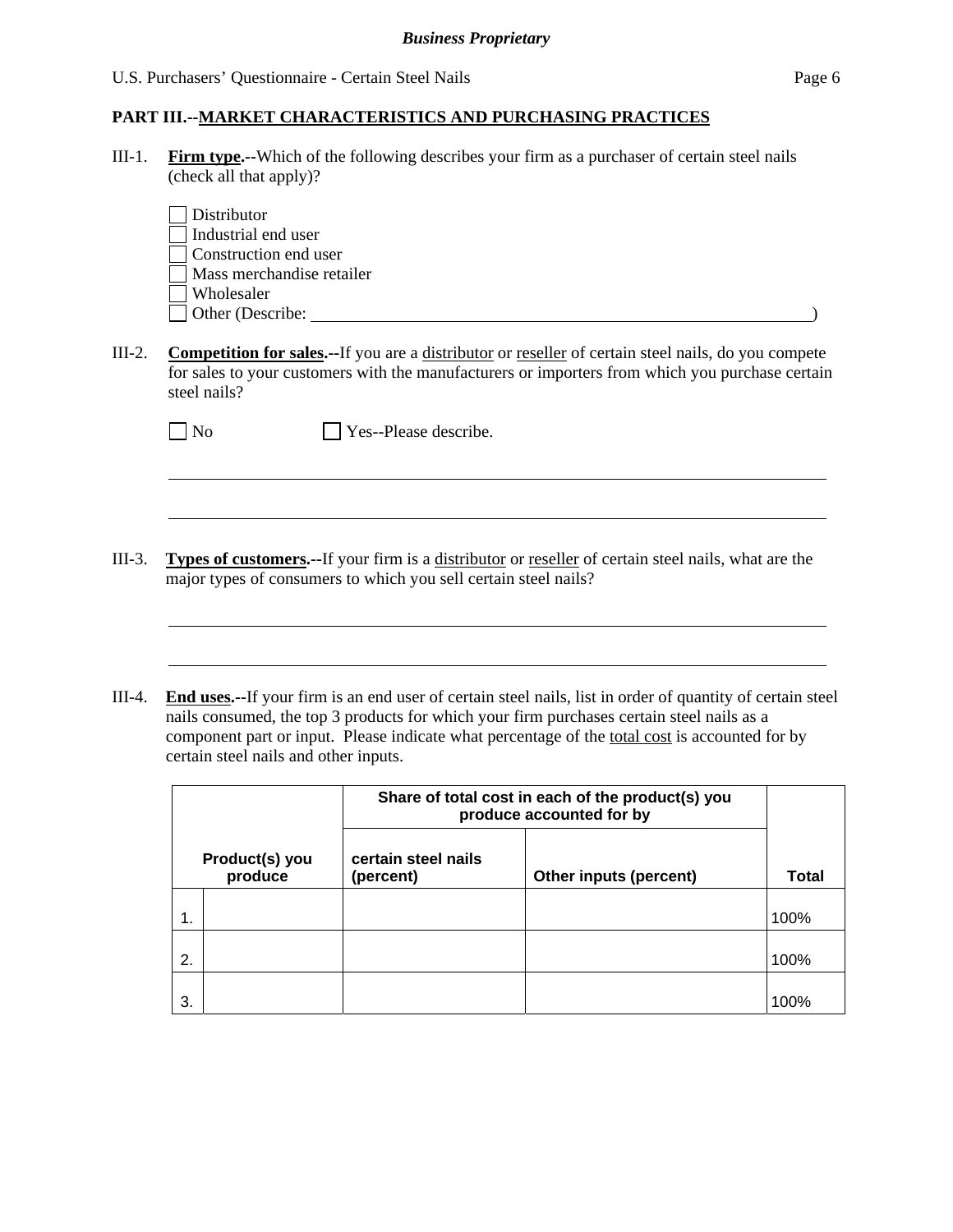#### III-5. **Demand for end use products.--**

 $\overline{a}$ 

(a) If your firm is an end user of certain steel nails, has the demand for your firm's final products incorporating certain steel nails changed since 2009?

| Increased | No change | Decreased | Fluctuated |
|-----------|-----------|-----------|------------|
|-----------|-----------|-----------|------------|

(b) Has this had any effect on your firm's demand for certain steel nails?

III-6. **Demand trends.--** Indicate how demand within the United States and outside of the United States (if known) for certain steel nails has changed since January 1, 2009. Describe the principal factors that have affected these changes in demand.

| <b>Market</b>                                 | <b>Increase</b> | No<br>change | Decrease | <b>Fluctuate</b> | <b>Factors</b> |
|-----------------------------------------------|-----------------|--------------|----------|------------------|----------------|
| Within<br>the United<br><b>States</b>         |                 |              |          |                  |                |
| <b>Outside</b><br>the United<br><b>States</b> |                 |              |          |                  |                |

III-7. **Substitutes.--**Can other products be substituted for certain steel nails?

 $\Box$  No  $\Box$  Yes--Please fill out the table below.

|                |                   | End use in which this |           | Have changes in the prices of this substitute<br>affected the price for certain steel nails? |                    |  |  |
|----------------|-------------------|-----------------------|-----------|----------------------------------------------------------------------------------------------|--------------------|--|--|
|                | <b>Substitute</b> | substitute is used    | <b>No</b> | Yes                                                                                          | <b>Explanation</b> |  |  |
| $^{\circ}$ 1.  |                   |                       |           |                                                                                              |                    |  |  |
| $^{\prime}$ 2. |                   |                       |           |                                                                                              |                    |  |  |
| 3              |                   |                       |           |                                                                                              |                    |  |  |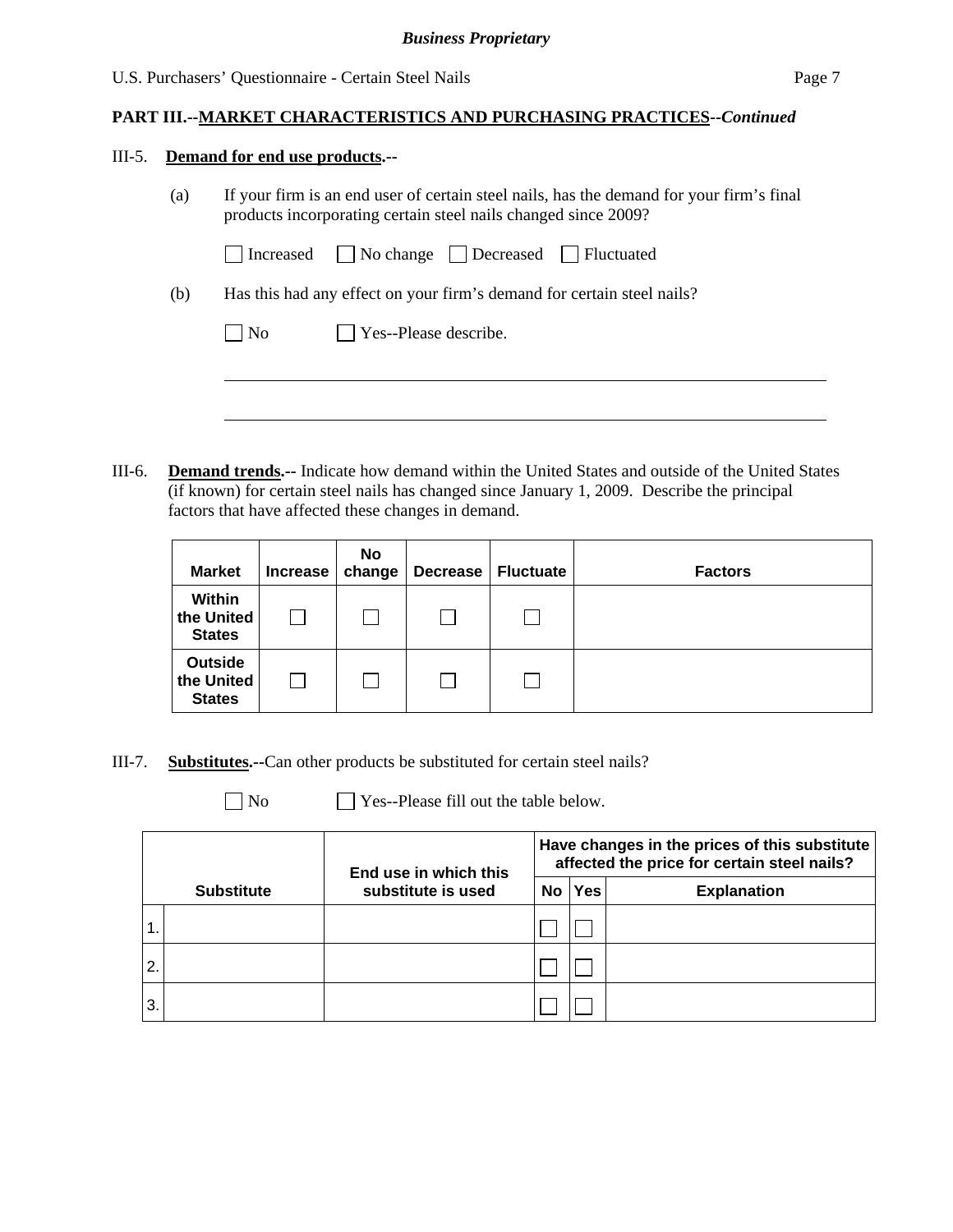III-8. **Importance of purchasing domestic product.--**Is buying a product that is produced in the United States an important factor in your firm's purchases of certain steel nails (check ALL that apply)?

| - |
|---|
|   |

l

- Yes--Purchases of domestic product are required by law or regulation (for example, government purchases under "Buy American" provisions). This involves percent of all purchases of certain steel nails.
- Yes--Purchases of domestic product are not required by law or regulation, but are by your customers. This involves sum percent of all purchases of certain steel nails.
- Yes--Purchases of domestic product are required for other reasons (please specify these reasons below). This involves <u>percent of all purchases of certain steel nails</u>.

#### III-9. **Conditions of competition.--**

 $\overline{a}$ 

 $\overline{a}$ 

(a) Is the certain steel nails market subject to business cycles or conditions of competition other than the changes in the overall economy?

| N <sub>o</sub> | $\Box$ Yes--Please explain and estimate the duration of any such cycle. |
|----------------|-------------------------------------------------------------------------|
|                |                                                                         |

(b) Have the business cycles or conditions of competition for certain steel nails changed since 2009?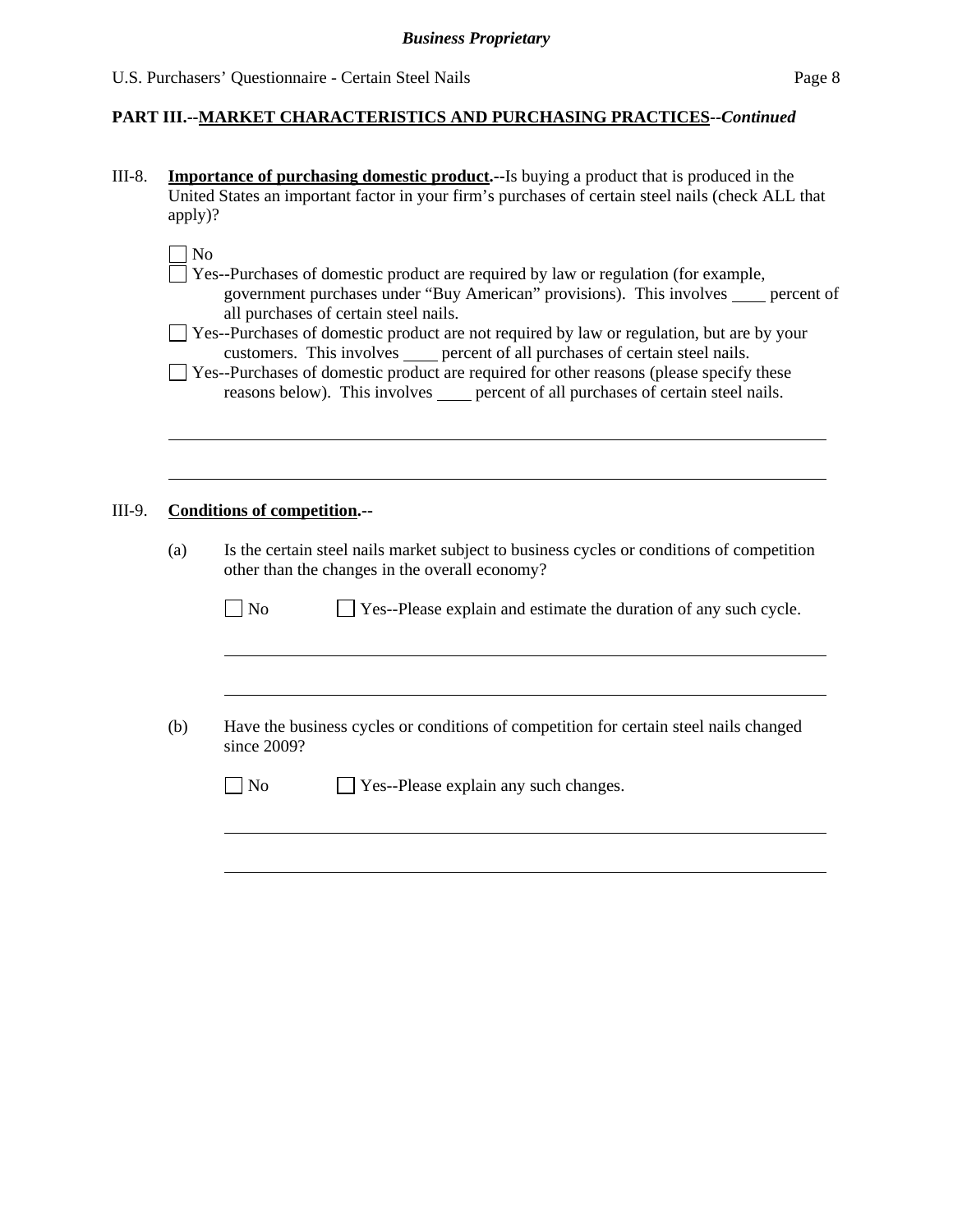III-10. **Decisions based on producer.--**Does your firm, and to the extent that you know, do your customers make purchasing decisions involving certain steel nails based on the producer of the certain steel nails you purchase?

|                   | <b>Always</b> | <b>Usually</b> | <b>Sometimes</b> | <b>Never</b> | If at least sometimes, discuss<br>how your firm/customers<br>determine the producer and why<br>this information is important |
|-------------------|---------------|----------------|------------------|--------------|------------------------------------------------------------------------------------------------------------------------------|
| Your firm         |               |                |                  |              |                                                                                                                              |
| Your<br>customers |               |                |                  |              |                                                                                                                              |

III-11. **Decisions based on country-of-origin.--**Does your firm, and to the extent that you know, do your customers make purchasing decisions involving certain steel nails based on the country of origin of the certain steel nails you purchase?

|                   | <b>Always</b> | <b>Usually</b> | <b>Sometimes</b> | <b>Never</b> | If at least sometimes, discuss<br>how your firm/customers<br>determine the source and why<br>this information is important |
|-------------------|---------------|----------------|------------------|--------------|----------------------------------------------------------------------------------------------------------------------------|
| Your firm         |               |                |                  |              |                                                                                                                            |
| Your<br>customers |               |                |                  |              |                                                                                                                            |

#### III-12. **Purchasing frequency.--**

 $\overline{a}$ 

(a) How frequently do you make purchases (check one)?

|  |  |  | Daily   Weekly   Monthly   Quarterly   Annually   Other   If other, specify |
|--|--|--|-----------------------------------------------------------------------------|
|  |  |  |                                                                             |

- (b) Have you made significant changes in your purchasing patterns (e.g., frequency) since 2009?
	- No Yes—Please describe.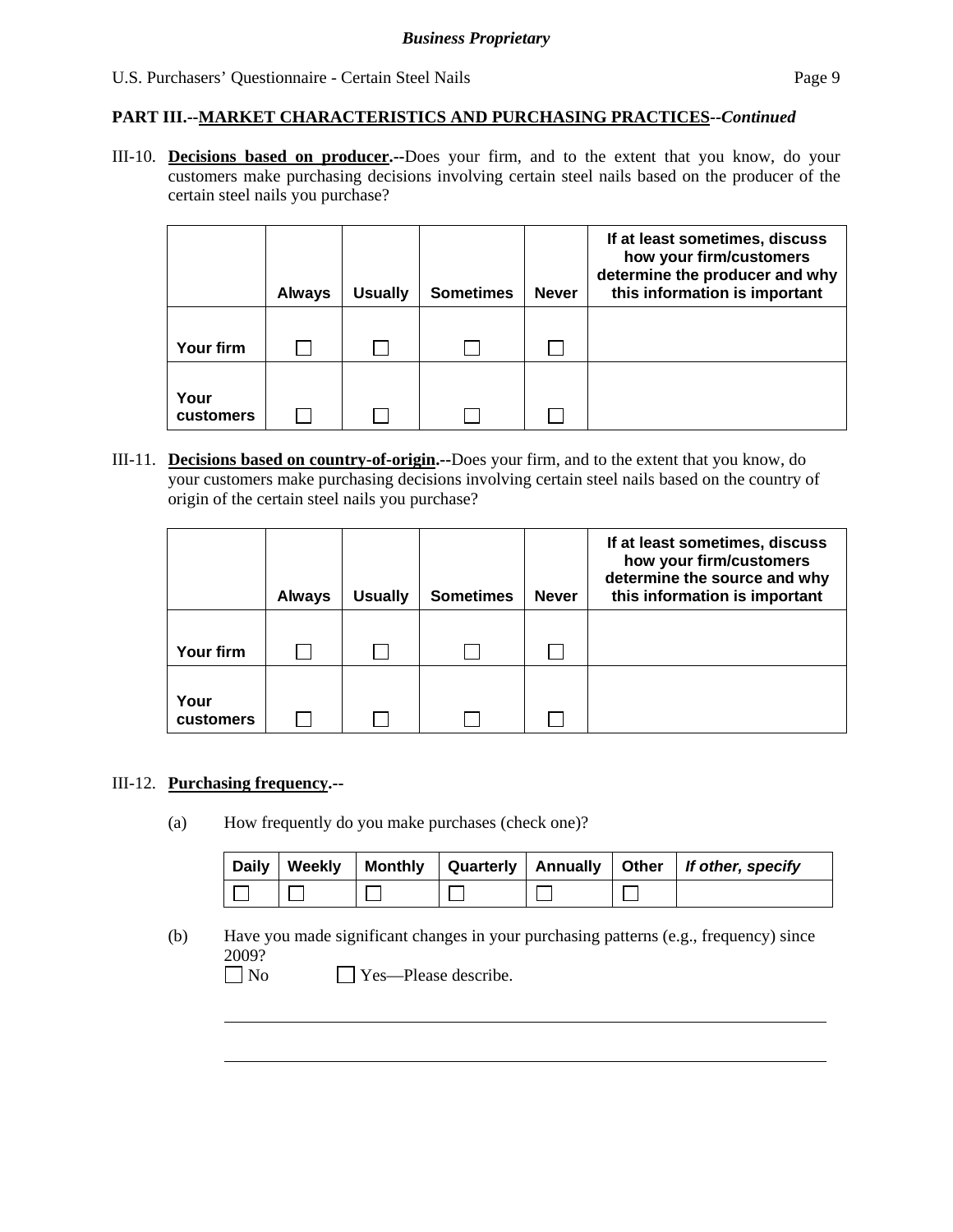III-13. **Number of suppliers contacted.--**How many suppliers do you generally contact before making a purchase? firms

# III-14. **Supplier negotiations.--**

| (a)            | Do purchases of certain steel nails usually involve negotiations between supplier and<br>purchaser?                                                             |
|----------------|-----------------------------------------------------------------------------------------------------------------------------------------------------------------|
|                | N <sub>o</sub><br>Yes--Please describe these negotiations, noting whether purchasers<br>generally quote competing prices as part of the negotiation<br>process. |
|                |                                                                                                                                                                 |
| (b)            | Does your firm tend to vary its purchases from a given supplier within a specified time<br>period based on the price offered for that period?                   |
|                | Yes--Specify the time period.<br>No                                                                                                                             |
|                |                                                                                                                                                                 |
|                | III-15. Change in suppliers.--Have you changed suppliers since 2009?                                                                                            |
| N <sub>o</sub> | Yes--Please list the supplier(s), whether the firm was added or dropped, the<br>reasons for the change, and how frequently you change suppliers.                |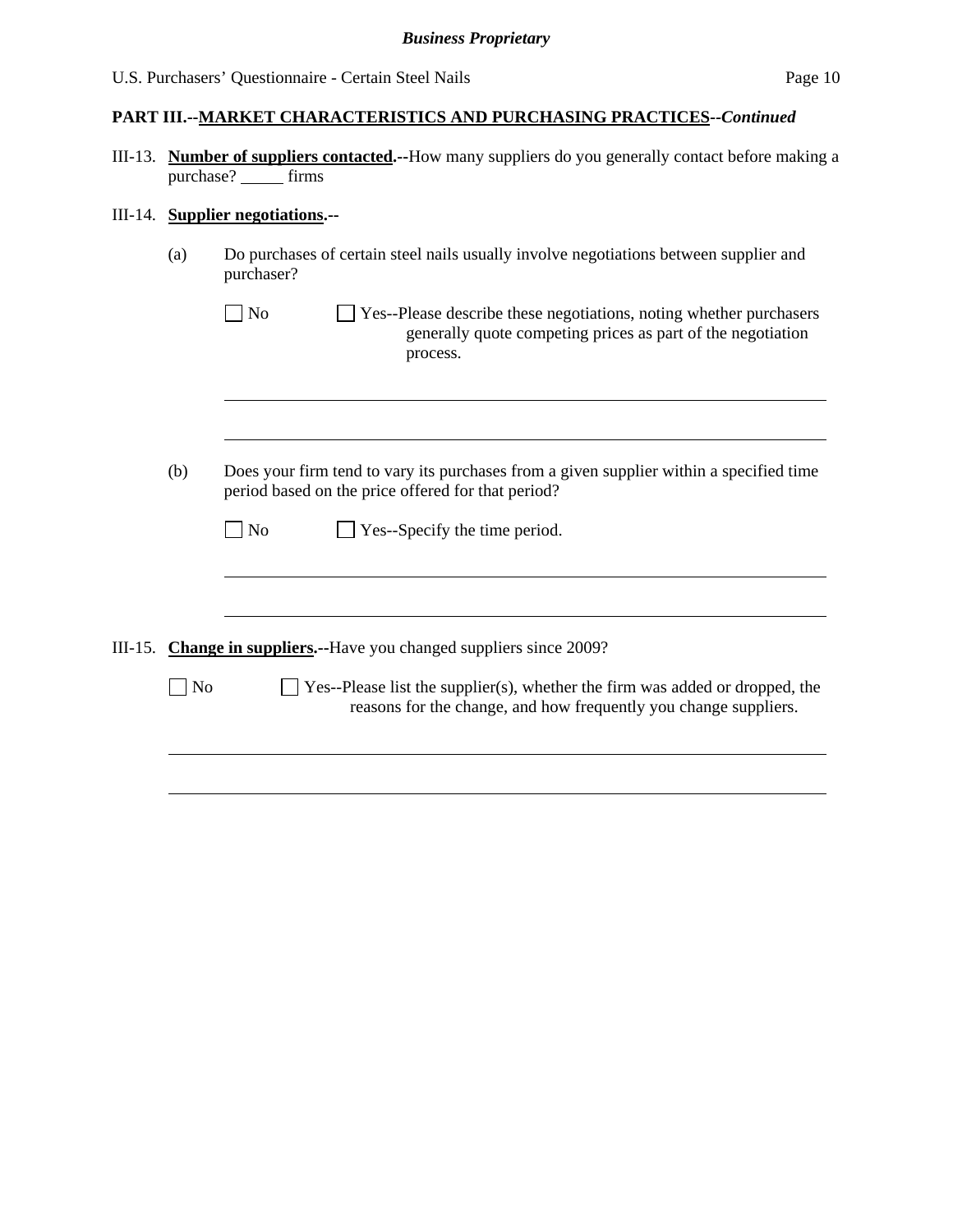| III-16. New suppliers.-- Are you aware of any new suppliers, either foreign or domestic, that have<br>entered the market since 2009?                                                                                                  |
|---------------------------------------------------------------------------------------------------------------------------------------------------------------------------------------------------------------------------------------|
| □ Yes --Please identify the firms and indicate how you became aware of them.<br>$\Box$ No                                                                                                                                             |
|                                                                                                                                                                                                                                       |
| III-17. Supplier qualification                                                                                                                                                                                                        |
| (a) Do you require your suppliers to be or to become certified or qualified to sell certain steel<br>nails to your firm?                                                                                                              |
| $\Box$ Yes-- $\Box$ percent of purchases in 2011<br>$\Box$ No<br>$\exists$ Yes--all purchases                                                                                                                                         |
| (b) Please provide a general description of the certification or qualification process. Briefly<br>describe the factors that you consider when qualifying a new supplier (e.g., quality of product,<br>reliability of supplier, etc.) |
| (c) How long does it take to qualify a new supplier? ______ days                                                                                                                                                                      |
| III-18. Failure to certify.--Since 2009, have any domestic or foreign producers failed in their attempts to<br>certify or qualify their certain steel nails with your firm or have any producers lost their approved<br>status?       |
| $\exists$ No<br>Yes--Please identify these firms, the countries where they are located, and the<br>reasons why they failed the certification/qualification process.                                                                   |
|                                                                                                                                                                                                                                       |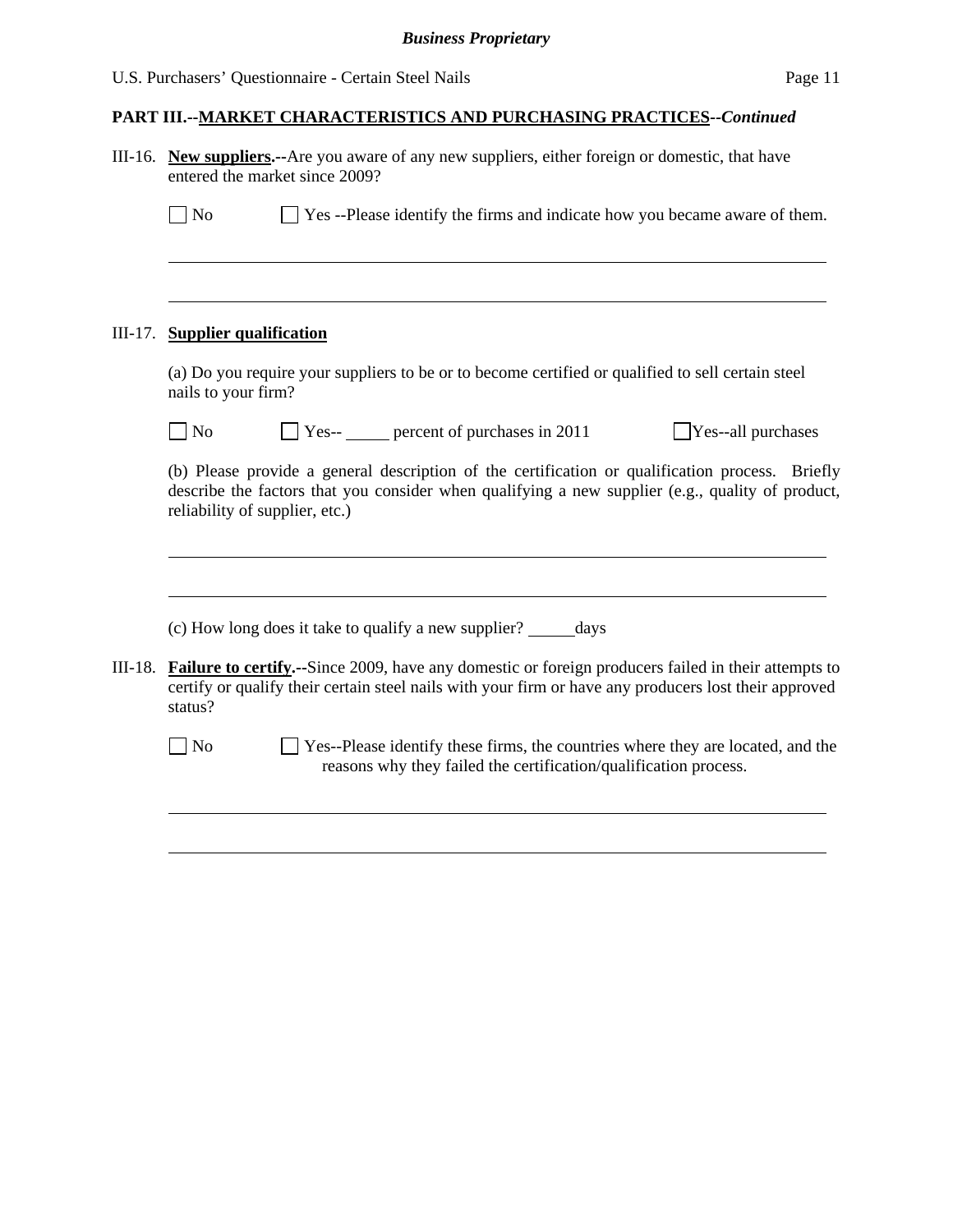III-19. **Purchasing factors.--**For the factors listed below, please rate each in terms of its importance in your purchase decision for certain steel nails.

|                                                                                 | <b>Very</b><br>important | Somewhat<br>important | <b>Not</b><br>important |
|---------------------------------------------------------------------------------|--------------------------|-----------------------|-------------------------|
|                                                                                 |                          |                       |                         |
| Delivery terms                                                                  |                          |                       |                         |
|                                                                                 |                          |                       |                         |
| Discounts offered                                                               |                          |                       |                         |
| Extension of credit                                                             |                          |                       |                         |
|                                                                                 |                          |                       |                         |
| Minimum qty requirements                                                        |                          |                       |                         |
|                                                                                 |                          |                       |                         |
| Product consistency                                                             |                          |                       |                         |
| Quality meets industry standards                                                |                          |                       |                         |
| Quality exceeds industry standards                                              |                          |                       |                         |
|                                                                                 |                          |                       |                         |
| Reliability of supply                                                           |                          |                       |                         |
| Technical support/service                                                       |                          |                       |                         |
| U.S. transportation costs                                                       |                          |                       |                         |
| Other (specify):                                                                |                          |                       |                         |
|                                                                                 |                          |                       |                         |
|                                                                                 |                          |                       |                         |
| the contract of the contract of the contract of the contract of the contract of |                          |                       |                         |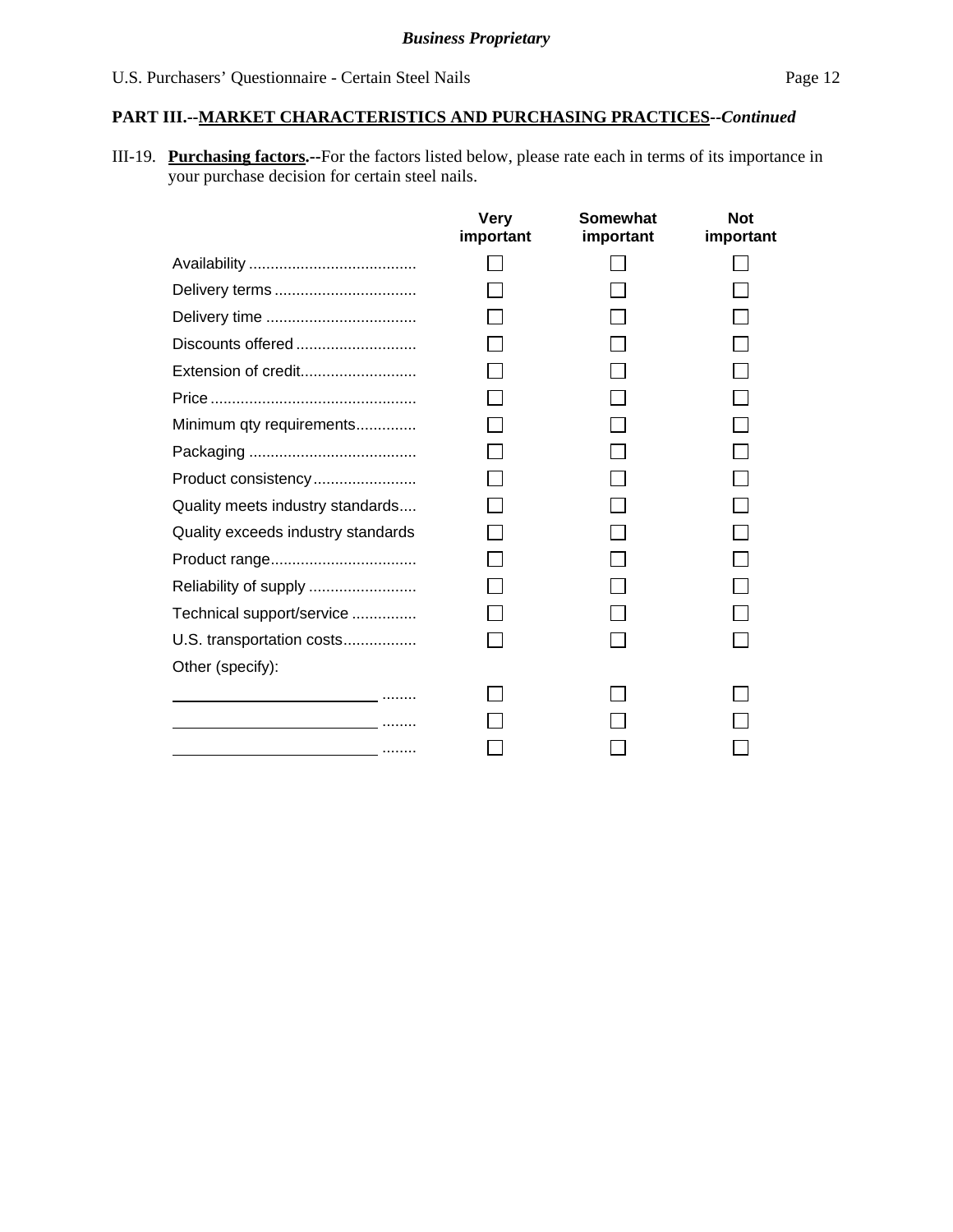l

l

## **PART III.--MARKET CHARACTERISTICS AND PURCHASING PRACTICES***--Continued*

III-20. **Major purchasing factors.--**Please list, in order of their importance, the three major factors generally considered by your firm in deciding from whom to purchase certain steel nails for any one order (examples include availability, extension of credit, contracts, price, quality, range of supplier's product line, traditional supplier, etc.).

| $\mathbf 1$ |                            |
|-------------|----------------------------|
| l 2.        |                            |
| l 3.        |                            |
|             | Other factors or comments: |

III-21. **Quality characteristics.--**What characteristics does your firm consider when determining the quality of certain steel nails?

III-22. **Frequency of decisions based on price.--**How often does your firm purchase the certain steel nails that is offered at the lowest price?

| <b>Always</b> | <b>Usually</b> | <b>Sometimes</b> | <b>Never</b> |  |  |  |
|---------------|----------------|------------------|--------------|--|--|--|
|               |                |                  |              |  |  |  |

III-23. **Price leaders.—** A price leader is defined as (1) one or more firms that initiate a price change, either upward or downward, that is followed by other firms, or (2) one or more firms that have a significant impact on prices. *A price leader is not necessarily the lowest priced supplier.* 

Please list the names of any firms you considered price leaders in the certain steel nails market since 2009. Describe how the firm(s) exhibited price leadership.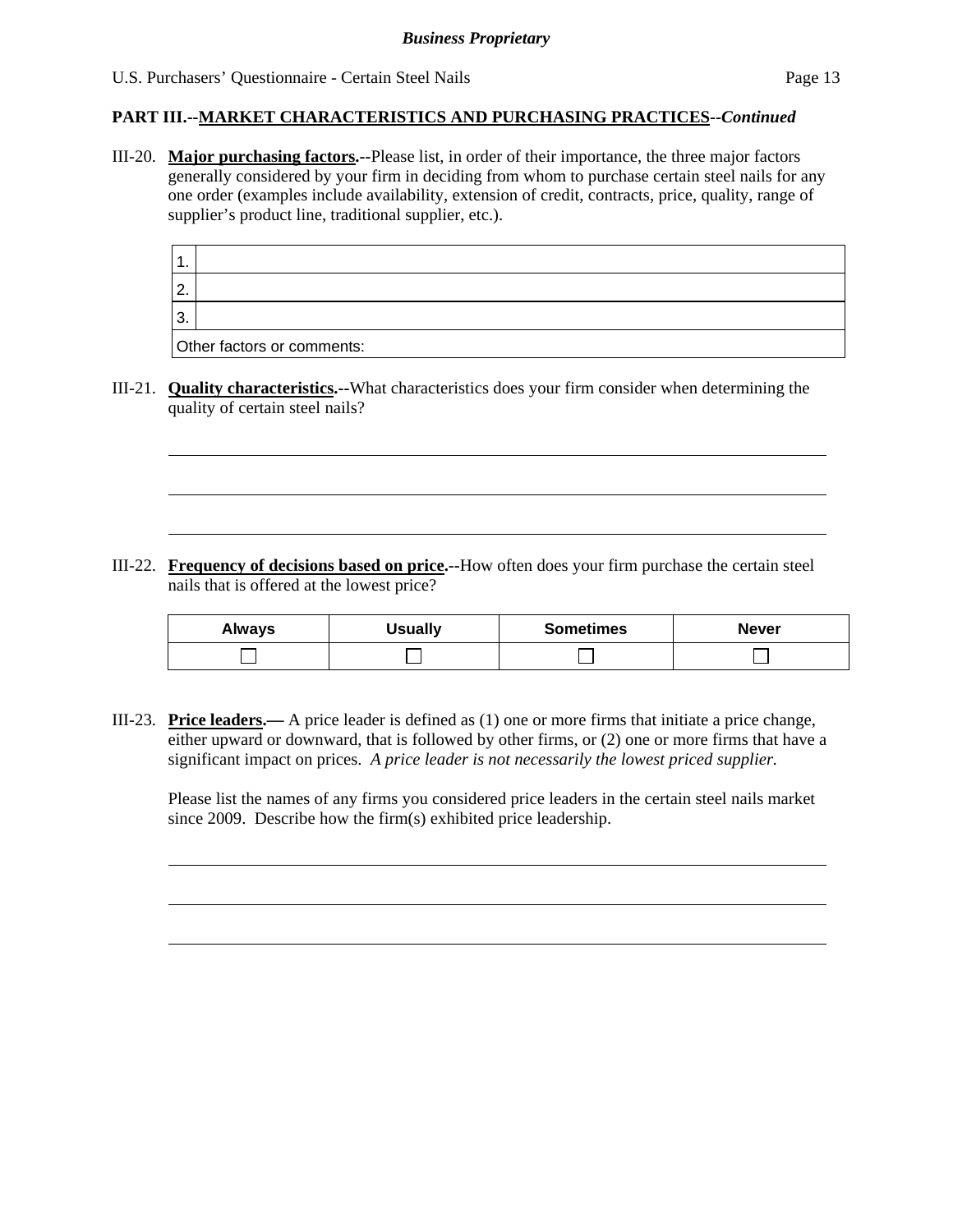## **PART IV.—PRODUCT COMPARISONS**

IV-1. **Country knowledge.--**Please indicate the countries of origin for certain steel nails for which your firm has actual marketing/pricing knowledge.

 $\Box$  The United States

| $\Box$ The United Arab Emirates |  |
|---------------------------------|--|
|---------------------------------|--|

- Other countries (specify )
- IV-2. **Interchangeability by country-pair.--**Are certain steel nails produced in the United States and in other countries interchangeable (*i.e.*, can they physically be used in the same applications)?

Please indicate A, F, S, N, or 0 in the table below:

A = the products from a specified country-pair are *always* interchangeable

 $F =$  the products are *frequently* interchangeable

S = the products are *sometimes* interchangeable

 $N =$  the products are *never* interchangeable

 $0 = no$  *familiarity* with products from a specified country-pair

| <b>Country-pair</b>         | United Arab Emirates                                                   | Other countries                                                                                 |
|-----------------------------|------------------------------------------------------------------------|-------------------------------------------------------------------------------------------------|
| <b>United States</b>        |                                                                        |                                                                                                 |
| <b>United Arab Emirates</b> |                                                                        |                                                                                                 |
|                             | please explain the factors that limit or preclude interchangeable use: | For any country-pair producing certain steel nails which is sometimes or never interchangeable, |
|                             |                                                                        |                                                                                                 |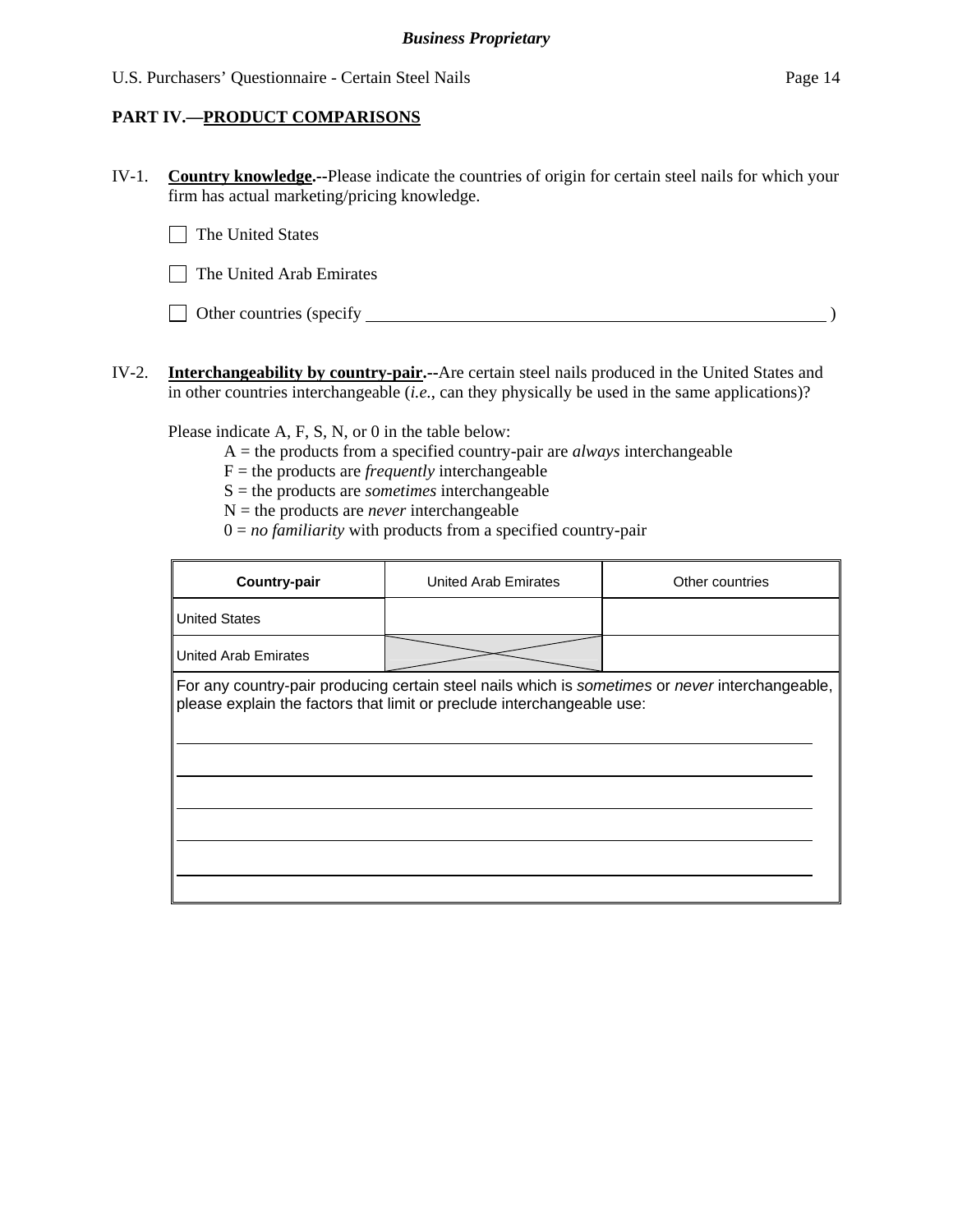### **PART IV.—PRODUCT COMPARISONS***--Continued*

IV-3. **Factors other than price.--**Are differences other than price (*i.e.*, quality, availability, transportation network, product range, technical support, *etc.*) between certain steel nails produced in the United States and in other countries a significant factor in your firm's purchases of the products?

Please indicate A, F, S, N, or 0 in the table below:

- A = such differences are *always* significant
- F = such differences are *frequently* significant
- S = such differences are *sometimes* significant
- N = such differences are *never* significant
- $0 = no$  *familiarity* with products from a specified country-pair

| <b>United States</b>                                                                                                                                                                                                                                        |  |
|-------------------------------------------------------------------------------------------------------------------------------------------------------------------------------------------------------------------------------------------------------------|--|
| <b>United Arab Emirates</b>                                                                                                                                                                                                                                 |  |
| For any country-pair for which factors other than price always or frequently are a significant<br>factor in your firm's purchases of certain steel nails, identify the country-pair and report the<br>advantages or disadvantages imparted by such factors: |  |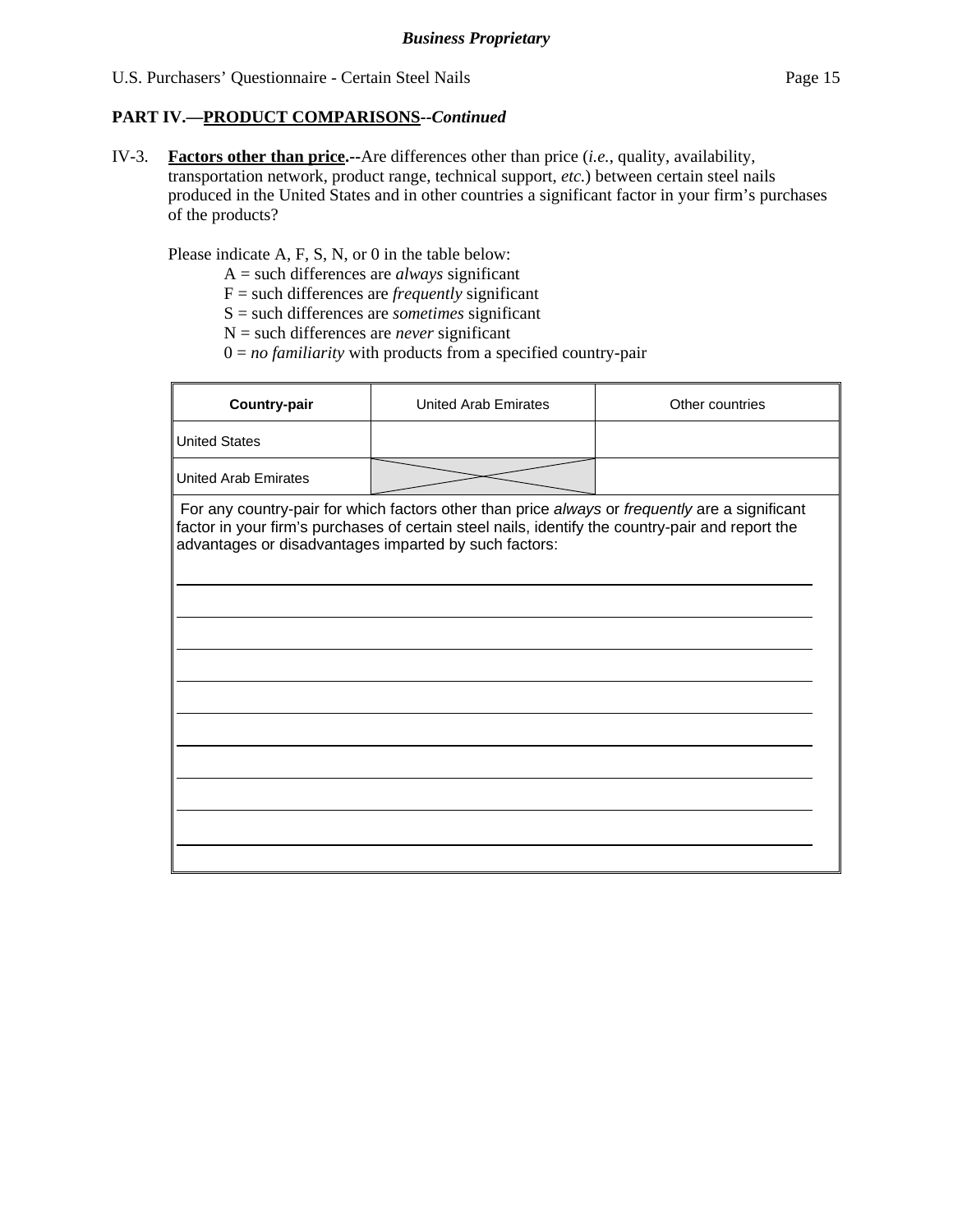# **PART IV.—PRODUCT COMPARISONS***--Continued*

| IV-4. | <b>Country preferences.</b> --Do you or your customers ever specifically order certain steel nails from<br>one country in particular over other possible sources of supply?                                                                                                                                                                                                                                                                                                                   |  |  |  |  |  |  |
|-------|-----------------------------------------------------------------------------------------------------------------------------------------------------------------------------------------------------------------------------------------------------------------------------------------------------------------------------------------------------------------------------------------------------------------------------------------------------------------------------------------------|--|--|--|--|--|--|
|       | No<br>Yes--Please identify all relevant countries (including the United States and<br>both subject and nonsubject foreign countries) from which you or your<br>customers prefer to order, and indicate why certain steel nails from<br>these countries is preferred over product from other countries (please<br>note the specific product in your response).                                                                                                                                 |  |  |  |  |  |  |
|       |                                                                                                                                                                                                                                                                                                                                                                                                                                                                                               |  |  |  |  |  |  |
| IV-5. | Availability of merchandise.--Are certain grades/types/sizes of certain steel nails available from<br>only a single source (domestic or foreign, including both subject and nonsubject countries)?<br>$\exists$ No<br>Yes--Please identify the source and the grade/type/size.                                                                                                                                                                                                                |  |  |  |  |  |  |
|       |                                                                                                                                                                                                                                                                                                                                                                                                                                                                                               |  |  |  |  |  |  |
| IV-6. | Choice of product not based on price.--If you purchased certain steel nails from one source<br>although a comparable product was available from another source at a lower price, please explain<br>your reasons for doing so (please specify by country, including the United States and both subject<br>and nonsubject foreign countries). Possibilities might include transaction characteristics such as<br>length of time to fill orders, minimum order size, reliability of supply, etc. |  |  |  |  |  |  |
|       |                                                                                                                                                                                                                                                                                                                                                                                                                                                                                               |  |  |  |  |  |  |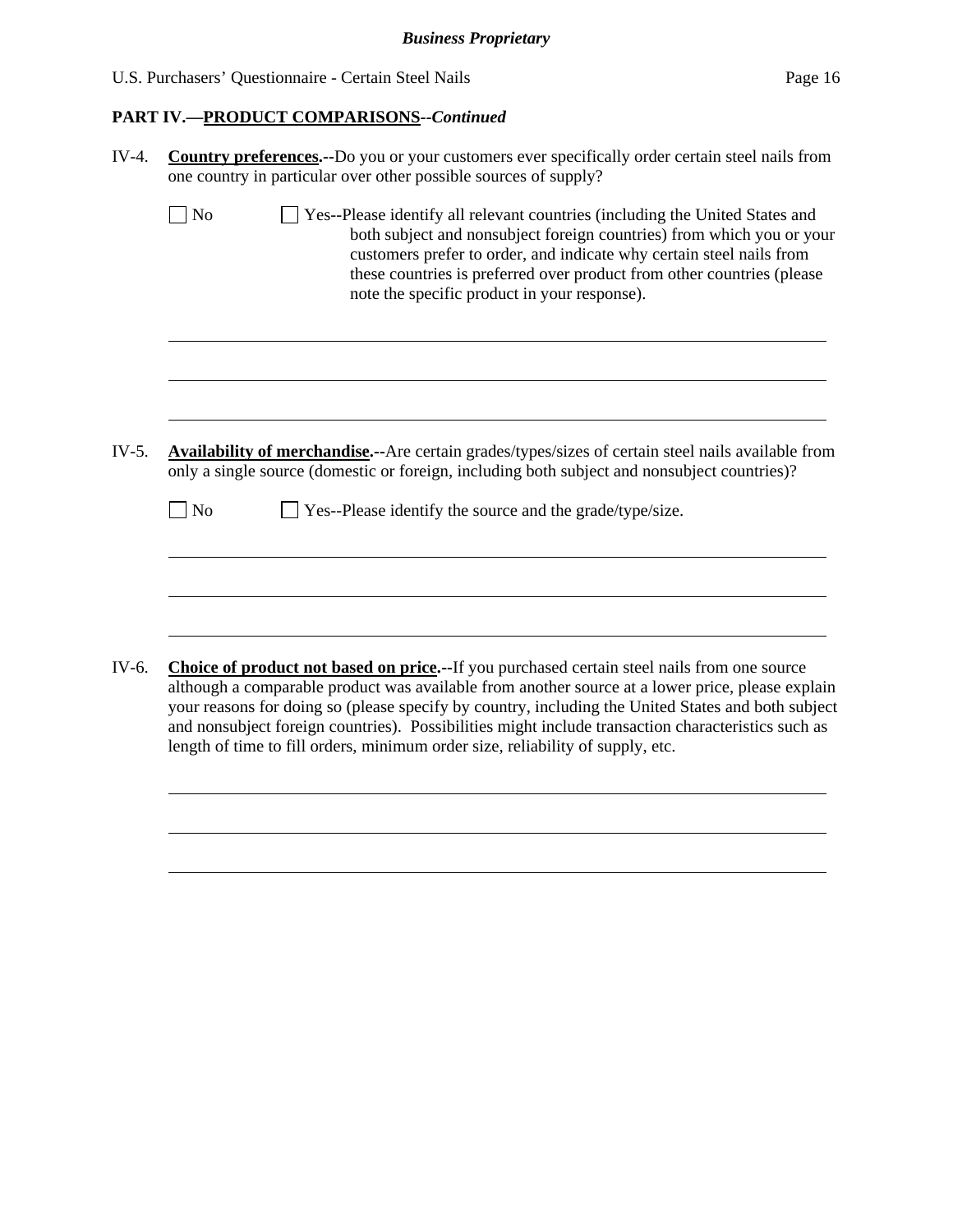## **PART IV.—PRODUCT COMPARISONS***--Continued*

IV-7. **Factor country comparisons.--**For the factors listed below, please rate how certain steel nails produced in each country you identified in your response to the first question in Part IV compares with certain steel nails produced in each of the other countries you identified (including the United States and both subject and nonsubject foreign countries).

|                                        | product from<br><b>United States</b><br>compared to<br>product from<br>the UAE |              | product from<br>compared to<br>product from |                             |                | product from<br>compared to<br>product from |               |              |          |
|----------------------------------------|--------------------------------------------------------------------------------|--------------|---------------------------------------------|-----------------------------|----------------|---------------------------------------------|---------------|--------------|----------|
| Quality                                | Superior                                                                       | Comparable   | Inferior                                    | Superior                    | Comparable     | Inferior                                    | Superior      | Comparable   | Inferior |
|                                        | П                                                                              | $\mathbf{I}$ |                                             |                             | $\blacksquare$ | $\mathcal{L}_{\mathcal{A}}$                 | $\mathbf{I}$  |              |          |
|                                        |                                                                                | $\Box$       |                                             |                             |                | $\Box$                                      |               |              |          |
|                                        |                                                                                | $\Box$       |                                             |                             |                | $\Box$                                      | $\mathcal{L}$ |              |          |
|                                        |                                                                                | $\Box$       |                                             | $\mathcal{L}_{\mathcal{A}}$ |                | $\Box$                                      | $\mathcal{L}$ |              |          |
|                                        |                                                                                | $\Box$       |                                             | $\Box$                      |                | $\Box$                                      | $\mathsf{L}$  |              |          |
|                                        |                                                                                | $\Box$       |                                             |                             |                | $\Box$                                      |               |              |          |
| Minimum quantity requirements          |                                                                                | $\Box$       |                                             | $\Box$                      |                | $\Box$                                      | $\Box$        | $\mathsf{L}$ |          |
|                                        |                                                                                | $\Box$       |                                             | $\mathcal{L}$               |                | $\Box$                                      | $\Box$        |              |          |
| Product consistency                    |                                                                                | $\Box$       |                                             |                             |                | $\Box$                                      |               |              |          |
| Quality meets industry standards       |                                                                                | $\Box$       |                                             |                             |                |                                             |               |              |          |
| Quality exceeds industry standards     |                                                                                | $\Box$       |                                             |                             |                | $\Box$                                      |               |              |          |
|                                        |                                                                                |              |                                             |                             |                |                                             |               |              |          |
|                                        |                                                                                | $\Box$       |                                             |                             |                | $\Box$                                      |               |              |          |
| Technical support/service              |                                                                                |              |                                             |                             |                |                                             |               |              |          |
| U.S. transportation costs <sup>1</sup> | $\Box$                                                                         | $\Box$       |                                             | $\overline{\phantom{0}}$    |                | $\Box$                                      | $\Box$        |              |          |
| Other (specify):                       |                                                                                |              |                                             |                             |                |                                             |               |              |          |
|                                        |                                                                                |              |                                             |                             |                |                                             |               |              |          |
|                                        |                                                                                |              |                                             |                             |                |                                             |               |              |          |
|                                        |                                                                                |              |                                             |                             |                |                                             |               |              |          |

 $1$  A rating of superior on price and U.S. transportation costs indicates that the first country generally has lower prices/U.S. transportation costs than the second country.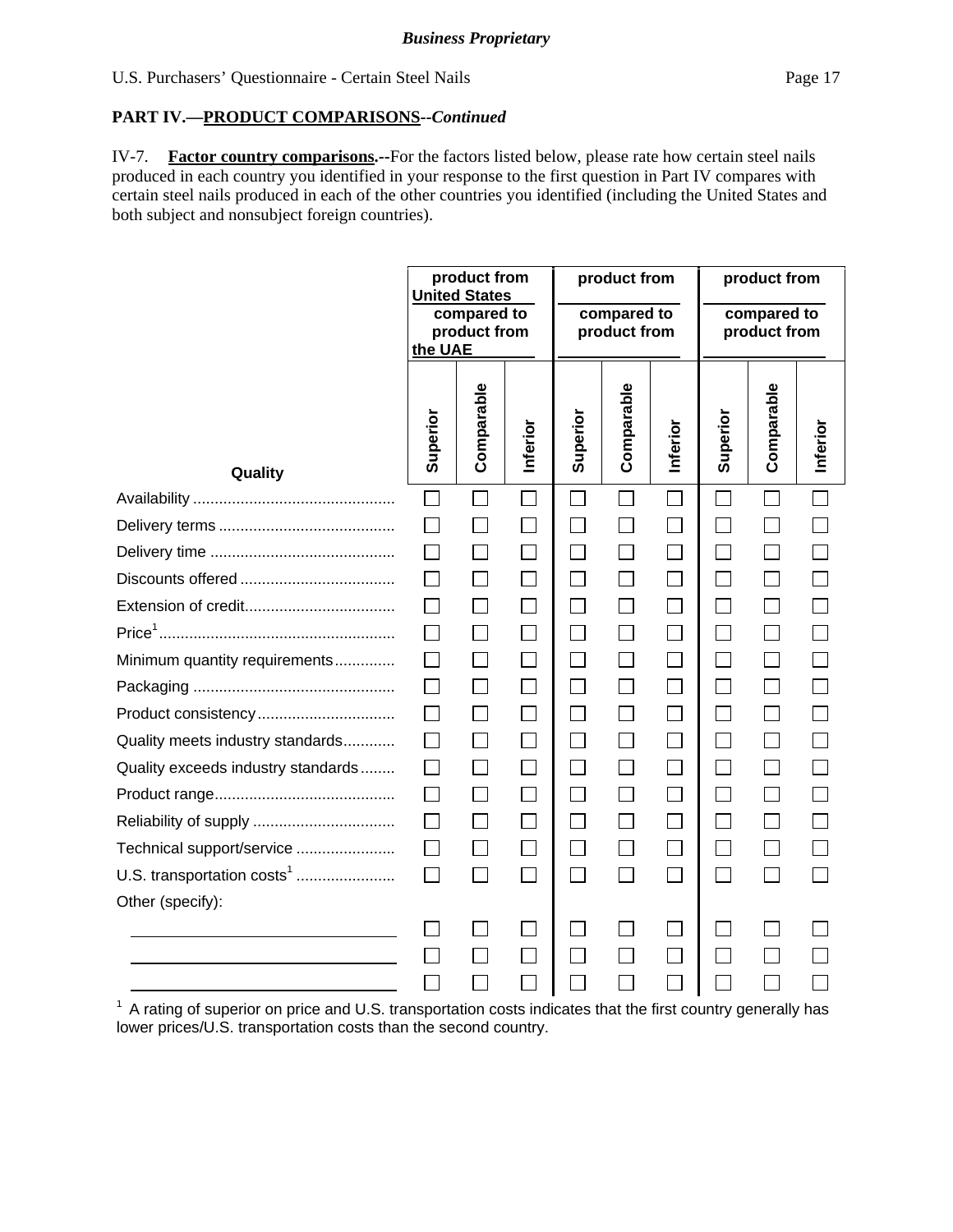# **PART IV.—PRODUCT COMPARISONS***--Continued*

# IV-7. *Continued.*

|                                                                                                                | product from                |                | product from                |                             |              | product from                |          |                          |          |
|----------------------------------------------------------------------------------------------------------------|-----------------------------|----------------|-----------------------------|-----------------------------|--------------|-----------------------------|----------|--------------------------|----------|
|                                                                                                                | compared to<br>product from |                | compared to<br>product from |                             |              | compared to<br>product from |          |                          |          |
| Quality                                                                                                        | Superior                    | Comparable     | Inferior                    | Superior                    | Comparable   | Inferior                    | Superior | Comparable               | Inferior |
|                                                                                                                | $\Box$                      |                |                             | $\mathcal{L}$               | П            |                             |          |                          |          |
|                                                                                                                |                             |                |                             |                             |              |                             |          |                          |          |
|                                                                                                                |                             |                |                             |                             |              |                             |          |                          |          |
|                                                                                                                |                             |                |                             | $\mathcal{L}_{\mathcal{A}}$ |              | $\Box$                      |          |                          |          |
|                                                                                                                |                             |                |                             | $\Box$                      |              | $\Box$                      | $\sim$   | $\mathsf{L}$             |          |
|                                                                                                                |                             |                |                             | $\Box$                      |              | $\Box$                      |          |                          |          |
| Minimum quantity requirements                                                                                  |                             |                |                             | $\Box$                      |              | $\Box$                      |          | $\Box$                   |          |
|                                                                                                                | $\mathsf{L}$                |                |                             | П                           | $\mathbf{I}$ | $\Box$                      | $\sim$   | $\overline{\phantom{a}}$ |          |
| Product consistency                                                                                            |                             |                |                             | $\sim$                      |              | $\Box$                      |          |                          |          |
| Quality meets industry standards                                                                               |                             |                |                             | $\vert \ \ \vert$           |              | $\mathsf{I}$                |          | $\mathsf{L}$             |          |
| Quality exceeds industry standards                                                                             |                             |                |                             | $\mathbb{R}^n$              |              | $\mathcal{L}_{\mathcal{A}}$ |          |                          |          |
|                                                                                                                |                             |                |                             |                             |              |                             |          |                          |          |
|                                                                                                                |                             | $\mathsf{L}$   |                             | $\Box$                      | $\mathsf{L}$ | $\Box$                      | $\sim$   | $\Box$                   |          |
| Technical support/service                                                                                      |                             |                |                             | $\Box$                      |              | $\Box$                      |          |                          |          |
| U.S. transportation costs <sup>1</sup>                                                                         | $\mathsf{L}$                | $\blacksquare$ |                             | П                           |              |                             | $\sim$   | $\mathsf{L}$             |          |
| Other (specify):                                                                                               |                             |                |                             |                             |              |                             |          |                          |          |
|                                                                                                                |                             |                |                             |                             |              |                             |          |                          |          |
|                                                                                                                |                             |                |                             |                             |              |                             |          |                          |          |
|                                                                                                                |                             |                |                             |                             |              |                             |          |                          |          |
| $1$ A rating of superior on price and U.S. transportation costs indicates that the first country generally has |                             |                |                             |                             |              |                             |          |                          |          |

lower prices/U.S. transportation costs than the second country.